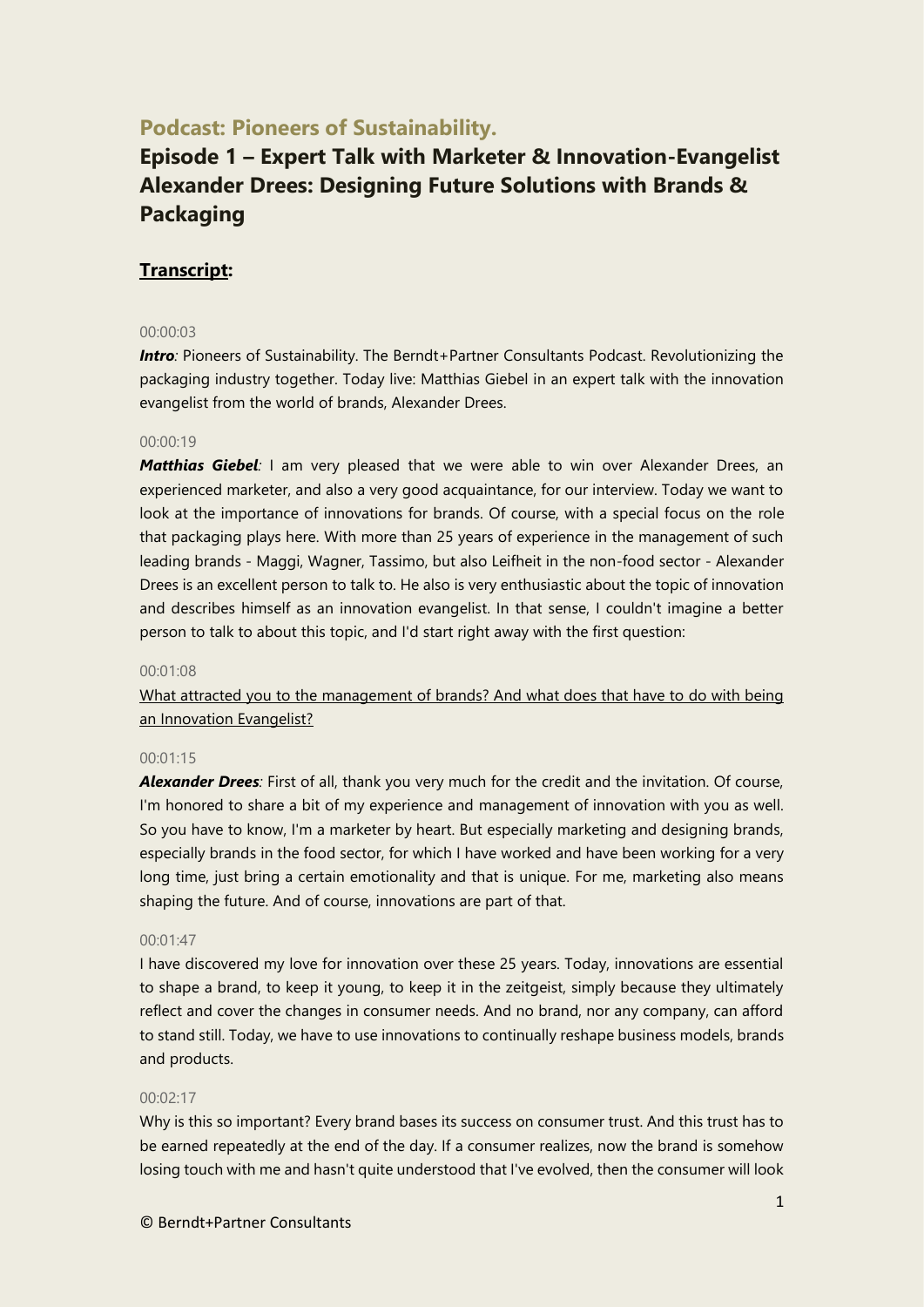for new brands, new products, new business models. And that means at some point, the trust and the bond that a consumer has with a brand is gone. And that can be avoided by keeping a brand young and up to date through innovation and thus also showing the consumer: Look, I'm listening, I understand you. We also anticipate where your problems and your needs are and actively offer solutions. And these solutions, if they deliver a great product and brand experience, then create trust again.

# 00:03:11

I simply love this design of future solutions. That's why I'm always happy to position myself as an innovation evangelist, because I believe it's essential to shape innovations in businesses and brands for the future.

# 00:03:29

*Matthias Giebel:* Yes, thank you, a great plea for the traditional brand right at the beginning. The fact is that brands have been in fierce competition for quite some time, and in some cases have already been declared dead. First there were the retailer's own brands, the private labels, which played a more relevant role. In Germany, for example, Aldi was very active, as were others. Then, in the last few years, the digital brands came along as well. So brands that just prefer the digital natives, that are placed and sold solely via online sales, that you only see very late on the normal shelf, such as mymuesli. So the competition is not decreasing. Hence the question, Mr. Drees:

# 00:04:14

Is it true that the traditional brand has lost importance? And in this context, what are the biggest challenges for the traditional brand in this environment?

# 00:04:29

*Alexander Drees:* That is a very, very exciting question. Personally, I think at the end of the day, the brand has not lost importance, but gained importance. Why is that? We have just seen in the times of the pandemic, and studies by KANTAR also prove this, that in uncertain times, the consumer returns to strong values such as safety. And brands offer this security, among other things, and stand for certain values and therefore provide support. In other words, I don't know if we can talk about a classic brand, but a brand that has established itself, and that can also include young brands such as mymuesli, provides orientation and support for consumers.

# 00:05:11

Competition is essential for brands, because if it was lacking, the brands would stop developing at some point. And the discrepancy between what the consumer is looking for as a solution to a problem, as a benefit, and what the brands offer, is simply becoming greater and greater. As a brand, you have to think about new distribution channels, new, simpler options. How do I connect with my consumer? Where are the value propositions that people are looking for today? Perhaps not only in traditional retail, but also via completely new channels. Perhaps not only as a physical product, but also as a digital business model. There are a variety of possibilities there. And I think this is where we simply see as a "classic brand": there is so much change, driven by changes on the consumer side, in terms of needs, in terms of changing values.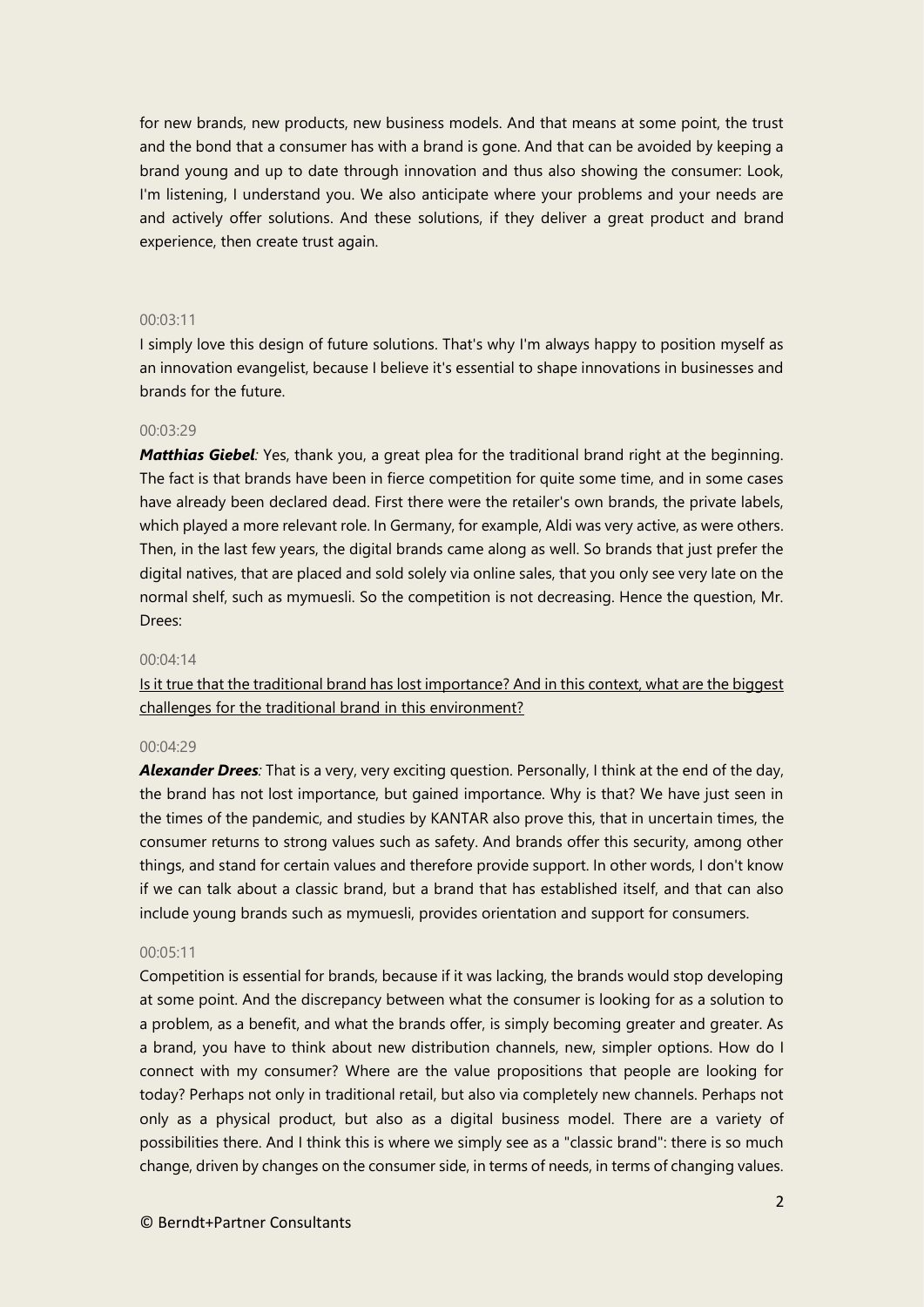We have to face these changes. Competition helps us to react more quickly to these changes and to respond more quickly to consumer needs.

#### 00:06:19

*Matthias Giebel:* Yes, that's an excellent keyword. The brand's value proposition. What actually makes a brand? The German Brands Association in particular has often dealt with this issue in the past. I would like to remind you of a study from about ten years ago. It was about the significance of brands, where we wanted to find out for ourselves what really makes a traditional brand? What is the value proposition? At the time, the quite simple realization was that, historically speaking, the brand first of all stood for a quality, i.e., the value proposition of continuously delivering the same quality.

#### 00:07:03

Then, from the perspective of the brand association, another dimension was added at some point, which we have already discussed: innovation. This then practically supplemented the profile and where every claim of the brand is to actually always provide the consumer with the continuously newest best products that fulfill the needs of the consumer even better. Yes, and then around the year 2000, so also already 20 years ago - so the Brand Association in 2010 one has then seen an additional third topic. And what was the topic of ecological sustainability or sustainability. Interestingly enough, the assessment of the brand association at that time was that while no-name brands and no-name products came closer in terms of quality and innovation, brands could really score when it came to ecological sustainability - and that even a retail brand could not fulfill this so easily.

#### 00:08:04

If we now just take a look at the three dimensions of quality, innovation, and environmental sustainability in the first step, are these still the right dimensions in your view?

# 00:08:17

*Alexander Drees:* Yes, absolutely, these are still the three essential and most important dimensions. Quality is the basis for trust. So if I don't have my perception of quality met, then I will turn away from the brand relatively quickly. That is an absolute basic promise. Innovations keep a brand in the zeitgeist in its value proposition and are the answer to change. Changing needs are happening faster and faster. This also means that the need for innovations and the speed of innovations will continue to gain in importance in the future.

#### 00:09:03

Sustainability is now a hygiene factor for everyone, essential for big brands. We've also just seen a new study that Nestlé commissioned where 54% of consumers clearly say that it's the responsibility of the industry and the branded goods industry in particular, how we can achieve climate goals, how we can better protect the planet, our environment. So sustainability will certainly be an essential part of this value pyramid, how to differentiate a brand distinctively.

# 00:09:48

I personally believe that the added value compared to the retail brand is certainly an emotional added value that can be delivered much better by a brand. And the emotional added value comes from, on the one hand, communication, but also ultimately activities that come from an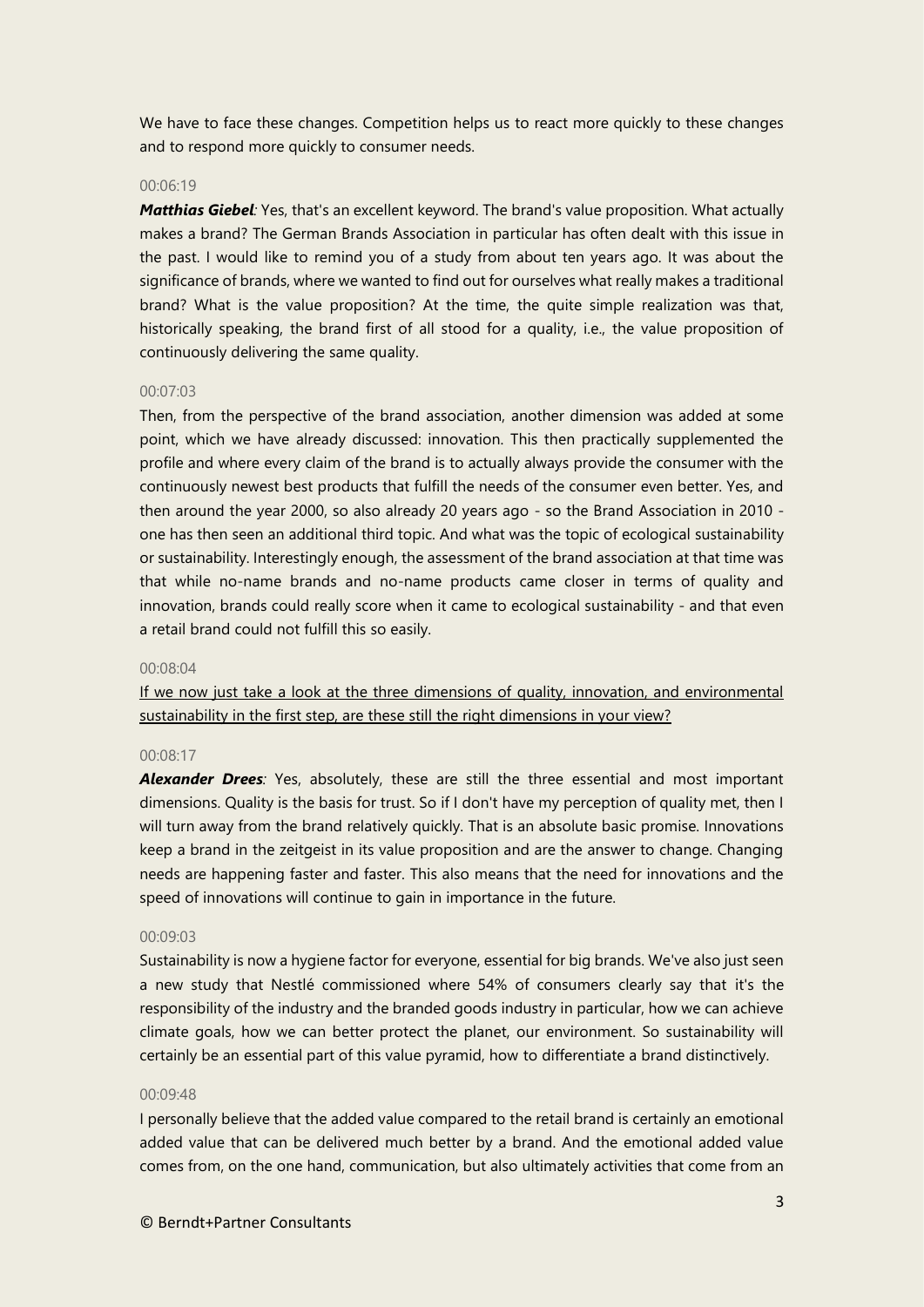attitude of the brand. And the attitude - often in the direction of social areas, social commitments and ecological commitments - is today, I think, impossible to imagine a brand DNA without. Again, the consumer expects brands and brand owners to meet their responsibilities in order to make a positive impression in the social environment where the companies, the brands are operating; to leave an ecological footprint that is getting smaller by the day, to ultimately also take care to achieve the climate goals that we have.

# 00:10:44

*Matthias Giebel:* Then we can essentially say that the brand association was not wrong about the three points. In other words, quality, innovation and sustainability are the three essential core elements of the brand's value proposition. Do you have a feeling for this, would you be able to establish such a ranking for yourself on these three points? Is there an outstanding one from your point of view or are they actually more or less equal?

#### 00:11:13

*Alexander Drees:* I believe that quality is certainly the essential factor, especially when there is a discrepancy between expectations and delivered quality in the case of product brands or also in the food sector when quality promises are made. You can see this very quickly in changes in market shares and sales. That is simply the basis of success: quality. We can also see from the GFK figures over the last few years that the importance of quality versus price has been increasing significantly for consumers in recent years. In Germany in particular, we are once again prepared to pay more money for quality. And we see that quality is also essential to consumers.

#### 00:11:56

On the other hand, I can no longer imagine a brand without innovation, ecological sustainability and, at some point, the social impact of a brand. So that, too, in this triad of the brand association are factors that I think are both at least in position 2. I'm having a bit of a hard time ranking them, because they're not going to go away. So quality, innovation, ecology and social impact - driven by a clear brand attitude - will continue to influence and shape the fortunes of a brand and the success of a brand and the survivability of a brand.

#### 00:12:38

*Matthias Giebel:* I would like to go back to the two value propositions that you mentioned at position number 2, innovation and sustainability. It is sometimes the case that one has the impression that they are not so easy to separate from each other, i.e. there can actually also be sustainability innovations where the innovation is to create a sustainability benefit, an improvement in this area. How do you assess that?

#### 00:13:08

*Alexander Drees:* Sustainability has become an absolute hygiene factor, especially in product innovation. Consumers expect very clear transparency from brands about supply chains and a commitment to achieving climate targets, as well as very concrete support for making their personal lives easier without having to make major behavioral changes. And in Germany, we already have the first brands proclaiming that they are already climate-neutral, and a few that are even able to advertise climate positively in their value chains. And that, of course, makes an absolute difference.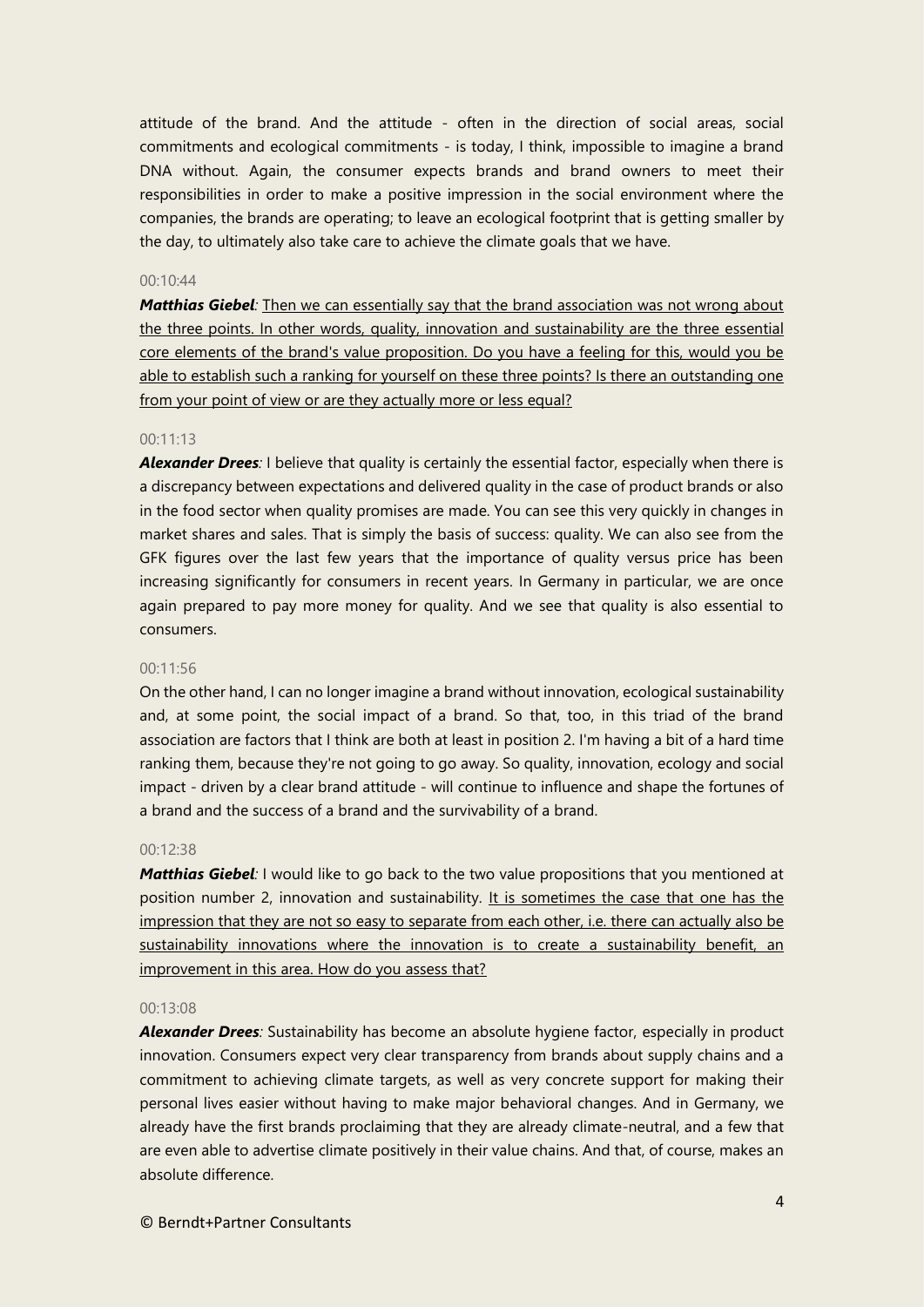#### 00:13:49

Personally, I believe that packaging also has an essential part to play, because often, at least in the value chains I have been involved in, packaging has accounted for up to a third of the carbon footprint (packaging and transport). And we will not be able to avoid sustainability innovations, simply in order to be able to significantly change our ecological footprint in the direction of climate neutrality.

# 00:14:20

*Matthias Giebel:* Ah yes, wonderful! You've already given us the cue to shift the focus from the brand to the topic of packaging. That means emphasizing the importance of packaging for the brand. This is a topic that has been discussed since primeval times: the role of packaging. At the very beginning, it was primarily about pure protection, storage and transport functions. Then the packaging was given convenience features (easy opening, resealing). Yes, and then there was really the first big topic for marketing, i.e. the role of packaging as a silent salesperson, which performs its own service by creating an emotional impact at the point of sale and establishing a bond with the brand. And there have been quite a few exciting concepts on this. What you are saying now sounds more as if there is an additional requirement with this role of packaging against the background of sustainability.

#### $00.15:20$

*Alexander Drees:* Absolutely. Packaging is and remains "the first moment of truth", i.e. the consumer's first true encounter and engagement with a brand or a product. That means the requirements for product safety, but product and brand communication, the use such as opening and closing the package, these are essential and they will remain. But the dimensions, some of which are also very conflicting, that come into it: What is the environmental footprint of this package? Do I have enough space for nutritional labeling, like Nutri-Score? Or even climate labeling of which about 52% of consumers are already in favor of according to the latest Nestlé study (where you naturally ask yourself, what impact does this product have on my ecological footprint)?

# 00:16:16

We also see that three quarters of consumers would like to have such labeling. In other words, another label on the packaging, but one that is getting smaller and smaller (because I want to avoid packaging material). This is also a conflict of objectives that we have as marketers or that the industry has: With more communication on a smaller surface area - on a product that is ideally at least recyclable or optimally compostable, i.e. created from sustainable raw materials. Again, there is a conflict; partly to the product safety barrier properties of a package. Above all, of course, there is also a certain cost pressure in the industry, both on the part of the packaging and the brand manufacturers, because not everything can always be obtained more cheaply. And innovations in sustainability in particular cost a good deal of money at the beginning, before they are well scaled up, but this is not necessarily recoverable from retailers and consumers.

# 00:17:16

*Matthias Giebel:* Yes, that's a very exciting consideration, and against the backdrop of the importance of packaging. Of course, the question then arises as to whether the packaging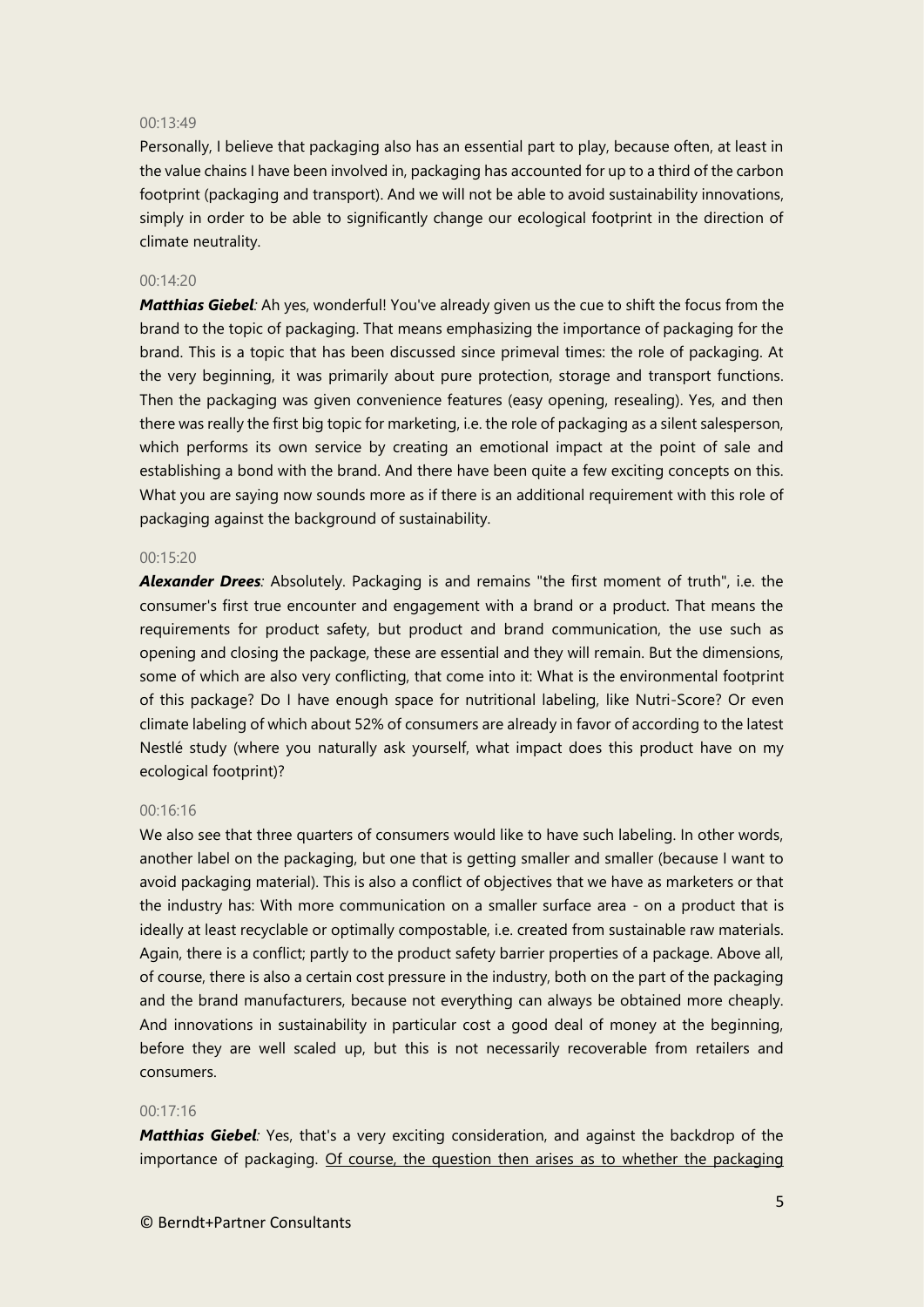supports the brand in the positive way. But in the negative way - i.e., if it doesn't meet the additional expectations in terms of sustainability, then the packaging can of course also quite clearly prevent the brand from being successful. Is that right? Do you also see it that way?

# 00:17:45

**Alexander Drees:** Yes, I also see it that way. So packaging will become increasingly important. Simply because of a certain cost pressure in the entire marketing mix. And that's why packaging is so essential, also to communicate the brand and the value proposition and the added value of this brand versus other brands. And from the areas just mentioned, smaller packaging, new types of barrier properties to protect product safety, and ultimately, in terms of innovation, to go completely to different types of packaging. This will be essential in the future. I think that both branded goods and the packaging industry will be challenged to a great extent. The importance of packaging must continue to be driven by innovation. And also to keep it compatible with the changing needs of consumers, especially in the direction of ecology, but also in the direction of interaction with packaging and with the brand via packaging.

#### 00:18:53

*Matthias Giebel:* Yes, that's also a good transition with the interaction to another topic, which has actually been expected for a long time, also in our industry. Something we can no longer imagine our daily lives without: digitization. Alongside sustainability, this is actually the second big buzzword of our time. And the expectation has also been there for some time that digital innovations will also affect both the packaging industry and the packaging, and thus the brand owner himself. So there, on the level of digital packaging itself, relatively little has happened yet. And if we take a look at the entire value chain, the digitization, automation of ordering processes, of packaging (etc.), all the way to digital printing, we are not yet where we would have thought we could be ten years ago. Do you see it that way, too? And if so, what do you think is still the problem with digital packaging and the digital value chain?

#### 00:19:53

*Alexander Drees:* When it comes to digital packaging, two issues are essential: The first issue is the spread of technology. If you take a look, a couple of years ago, I first had to download another QR code app on my phone and then it wasn't that easy to use either, meaning it took three or four steps before I could even scan a QR code. So that was quite far from a Seemless interaction with the brand - i. e. to make it as easy as possible. What has changed? Today, the QR code reader is now integrated in the camera app on many cell phones. That is, I turn on the camera, hold my camera on the product, and can immediately retrieve the information. The information and the interaction with this digital way has become much, much easier, which takes away the barrier for the consumer to use that as well. And we also see that such offers are now also being accepted in increased numbers.

#### 00:20:56

But the second factor for me is simply the content behind it. We still have brands that do communication like that in one direction: I'd like to tell you about myself without taking into account what the consumer wants to hear in the first place. So ideally, as a brand, I do enter into a dialogue with my users, because I listen once and ask, what are your needs and problems. But then I also offer precise solutions to these needs and problems, or offer content that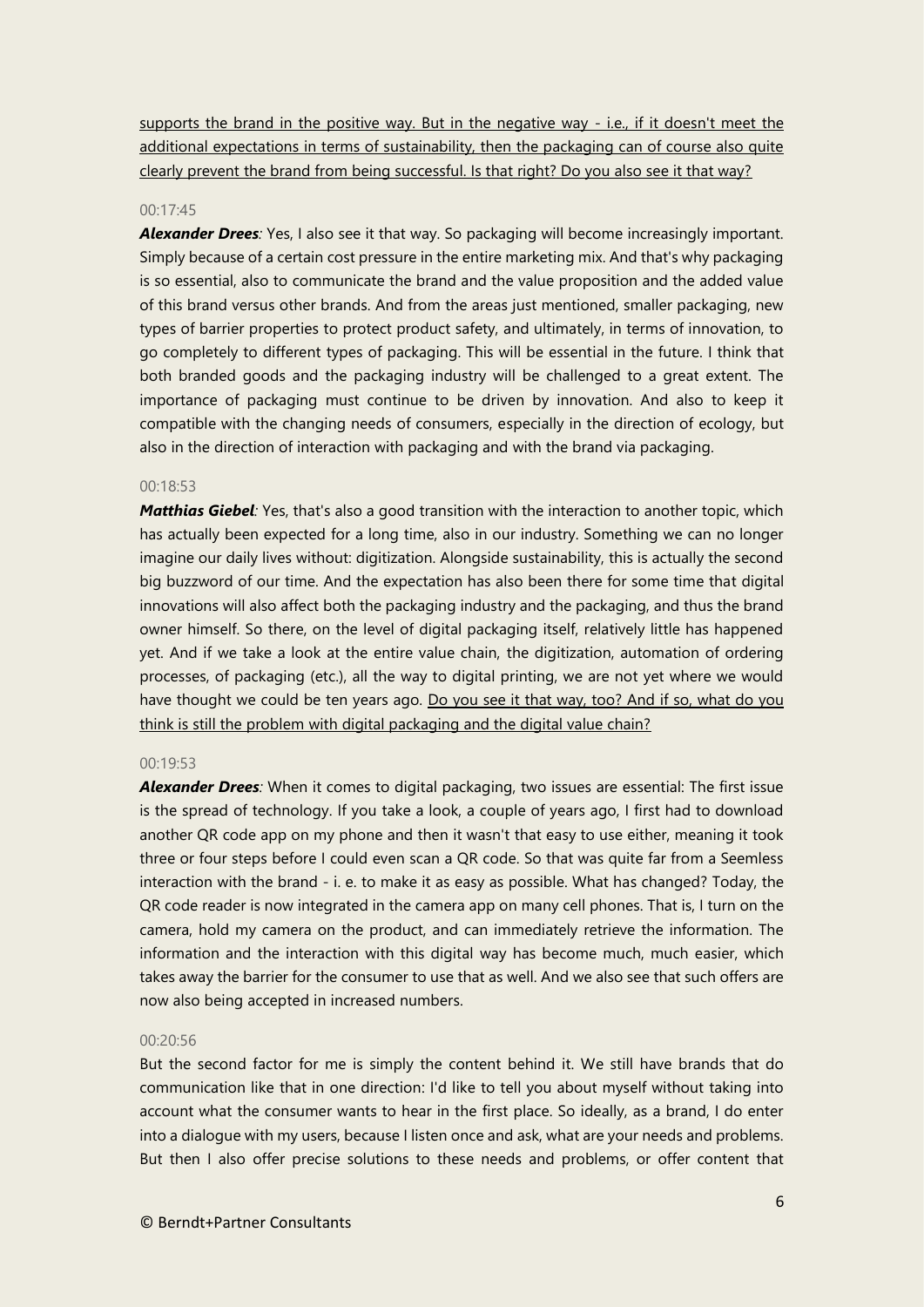addresses these needs and problems. And here, too, the branded goods industry has become better at understanding these content needs, interpreting them and entering into a digital dialog, where in the end there are also experiences or recipes, as you mentioned, that are relevant to the consumer and relevant to the moment when I use this digital packaging for myself.

#### 00:21:55

The digital value chain is not an easy one either. Here, too, I actually see two major issues: One is speed to market and the second is transparency. In terms of speed, I still have some packaging processes that take six weeks from the final artwork to the delivery of the product to the factory. I think the challenge is: Here and there, there are already initial examples in the USA that it is not six weeks, but six days. So how can this entire value chain be integrated in such a way that the printing process, the design development process merges in such a way that I can save a lot of time and therefore money in the end? I need this money again to invest in other packaging or in the digitalization of these processes.

#### $00.22.54$

The topic of transparency: Here, too, we have seen that consumers simply expect transparency: Where do my products come from? What does the value chain look like? What's inside, how is it produced, where is it produced? Blockchain technology in particular offers a huge opportunity for many industries to ultimately bring this transparency into the value chain. Both the packaging industry and the branded goods industry need to show a common interest and engage in joint activities in order to ultimately drive these two topics forward for digitization.

#### 00:23:37

*Matthias Giebel:* Okay, that's a clear statement. Now, with the topics of sustainability, which is already there - as you very nicely pointed out - and digitization, which we may have in three years, we have two topics that really do have the potential for disruption, i.e. really serious changes within a very short time. And as a rule, these are always topics where it doesn't help much if an individual does something, but rather an entire packaging value chain has to work together. If we now take a look at the topic of cooperation in the packaging value chain in concrete terms, how well do you think it works today? Are you satisfied with it? And what could perhaps be done even better?

#### $00:24:23$

*Alexander Drees:* Yes, I would say OK. I think there are also examples of manufacturers in the packaging sector who have created a culture of innovation where cooperation works very well. And there are also examples of other companies that are caught up in optimizing the classic value chain and where people tend to work side by side. What I see, also in the use of agile working methods in the development of innovations, working together in partnership at an early stage is the philosopher's stone for success. Simply also because you can clearly define at an early stage what the goals are that you want to achieve together. You can divide up the work and achieve your goals more quickly and clearly, and you can also drive innovations forward much better from different perspectives. And I would also like to see even more cooperation between the packaging industry and the branded goods industry, even at a very early stage in the development processes.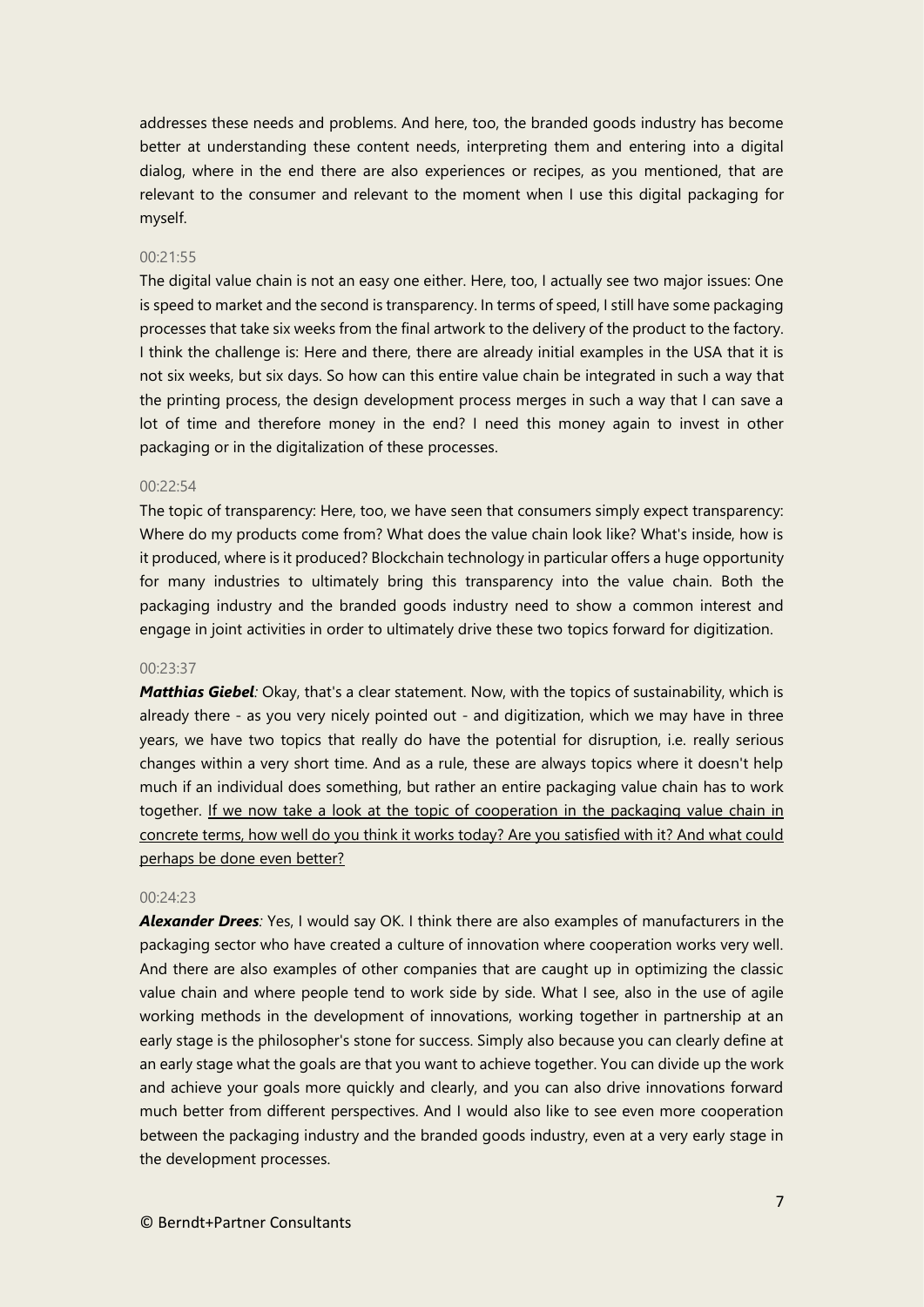#### 00:25:37

And on the subject of barrier properties with new materials, transparency via digitization, digital dialog with packaging (whether that has to be QR codes or certain other things that are technologically applied to the packaging): There are multiple ways that both industries can benefit from that as well. If you sit down and say, "Okay, where is our prioritization now actually, what is urgent, and how can we bring our competencies, which are quite complementary in some cases, together well to drive innovation?" This disruption of business models that we see everywhere, I think that will also increase the pressure on this kind of innovation collaboration. It also, of course, encourages the development of a culture of innovation in the business units. I think both partners can benefit from each other because, as I said, one comes maybe a little bit more from a consumer orientation, the other comes a little bit more from a front-end value chain process, knowledge and technologies. And if you bring these things together, then very strong innovations can emerge very quickly, also in the packaging sector. And I would simply like to see more cooperation at a very early stage.

# 00:26:57

*Matthias Giebel:* Great, a fitting closing statement from innovation evangelist Alexander Drees. I will now simply try to summarize your statements in four statements at the end, if I have understood you correctly.

#### 00:27:13

The first point, quite obvious to you: The importance of the brand remains. If anything, it is gaining in importance. Particularly if it manages to integrate future requirements, especially the issue of sustainability, which is already there, into its performance profile and to do so credibly and continuously.

#### 00:27:40

The second point, the role of packaging, will continue to play a very, very relevant role in the future. And we see a strong need for innovation in the area of sustainability, particularly at the packaging level. Keywords such as climate label, contribution of packaging to the carbon footprint, which you mentioned, were mentioned. The point here is that packaging plays a very visible role in order to be able to really take up this brand promise and prove it at this point.

#### 00:28:13

The third point: We actually see the next gamechanger with digitization. We can already see the silver lining there. Whether it's three years before it actually plays a stronger role in the market or whether it's five years later. It's a topic that will come up. And of course, with digital packaging, packaging will once again be able to make a very significant contribution.

#### 00:28:43

And then the very nice concluding statement: No one can do it all alone. Brand owners can't do it alone. And their suppliers can't do it alone either. This requires cooperation, which should ideally be based on partnership, so that, especially with such disruptive topics, it can be achieved in the required short time. Does that suit you to a certain extent, Mr. Drees?

#### 00:29:07

*Alexander Drees:* Perfectly summarized.